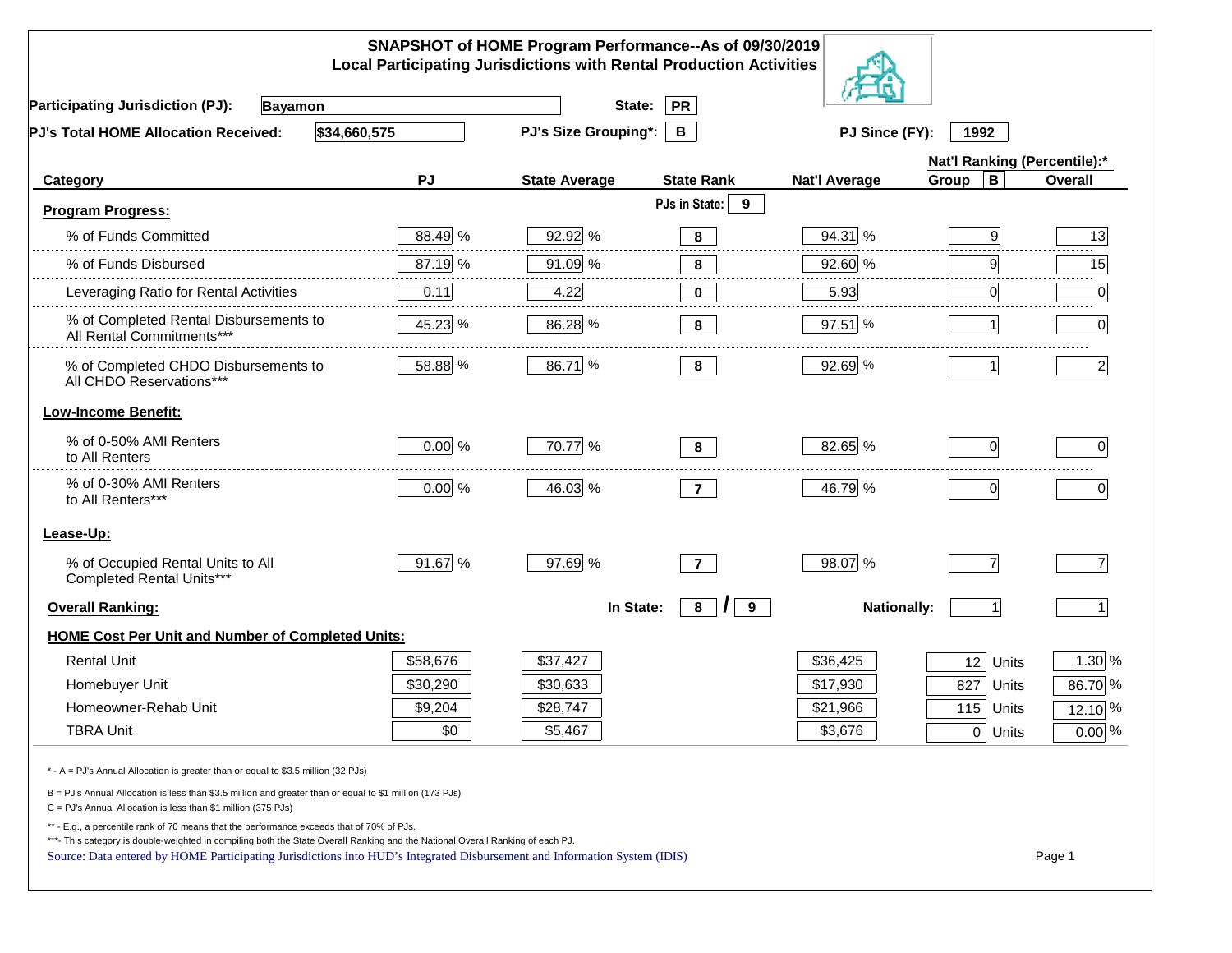| <b>Participating Jurisdiction (PJ): Bayamon</b>                                   |             |       |               |                            | PR          |                                        |                                 |                      |                                   |             |
|-----------------------------------------------------------------------------------|-------------|-------|---------------|----------------------------|-------------|----------------------------------------|---------------------------------|----------------------|-----------------------------------|-------------|
|                                                                                   |             |       |               |                            |             |                                        |                                 |                      |                                   |             |
| <b>Total Development Costs:</b><br>(average reported cost per unit in             |             |       | <b>Rental</b> | Homebuyer                  |             | <b>Homeowner</b>                       | <b>CHDO Operating Expenses:</b> | PJ:                  |                                   | $0.0\%$     |
| PJ:<br><b>HOME-assisted projects)</b>                                             |             |       | \$21,639      | \$75,432                   |             | \$12,100                               | (% of allocation)               | <b>National Avg:</b> |                                   | $1.1$ %     |
|                                                                                   | State:*     |       | \$122,110     | \$71,068                   |             | \$37,593                               |                                 |                      |                                   |             |
|                                                                                   | National:** |       | \$135,225     | \$88,236                   |             | \$26,222                               |                                 |                      |                                   |             |
|                                                                                   |             |       |               | Rental Homebuyer Homeowner | <b>TBRA</b> |                                        |                                 |                      | <b>Rental Homebuyer Homeowner</b> | <b>TBRA</b> |
| <b>RACE:</b>                                                                      |             | %     | %             | %                          | $\%$        | <b>HOUSEHOLD TYPE:</b>                 | %                               | $\frac{9}{6}$        | ℅                                 | $\%$        |
| White:                                                                            |             | 0.0   | 0.2           | 0.0                        | 0.0         | Single/Non-Elderly:                    | 27.3                            | 24.1                 | 8.7                               | 0.0         |
| <b>Black/African American:</b>                                                    |             | 0.0   | 0.0           | 0.0                        | 0.0         | Elderly:                               | 54.5                            | 8.0                  | 44.3                              | 0.0         |
| Asian:                                                                            |             | 0.0   | 0.0           | 0.0                        | 0.0         | <b>Related/Single Parent:</b>          | 9.1                             | 25.0                 | 7.0                               | 0.0         |
| American Indian/Alaska Native:                                                    |             | 0.0   | 0.0           | 0.0                        | 0.0         | <b>Related/Two Parent:</b>             | 9.1                             | 38.7                 | 29.6                              | 0.0         |
| Native Hawaiian/Pacific Islander:                                                 |             | 0.0   | 0.0           | 0.0                        | 0.0         | Other:                                 | 0.0                             | 4.0                  | 10.4                              | 0.0         |
| American Indian/Alaska Native and White:                                          |             | 0.0   | 0.0           | 0.0                        | 0.0         |                                        |                                 |                      |                                   |             |
| Asian and White:                                                                  |             | 0.0   | 0.0           | 0.0                        | 0.0         |                                        |                                 |                      |                                   |             |
| <b>Black/African American and White:</b>                                          |             | 0.0   | 0.0           | 0.0                        | 0.0         |                                        |                                 |                      |                                   |             |
| American Indian/Alaska Native and Black:                                          |             | 0.0   | 0.0           | 0.0                        | 0.0         |                                        |                                 |                      |                                   |             |
| <b>Other Multi Racial:</b>                                                        |             | 0.0   | 0.2           | 0.0                        | 0.0         |                                        |                                 |                      |                                   |             |
| Asian/Pacific Islander:                                                           |             | 0.0   | 0.0           | 0.0                        | 0.0         |                                        |                                 |                      |                                   |             |
| <b>ETHNICITY:</b>                                                                 |             |       |               |                            |             |                                        |                                 |                      |                                   |             |
| <b>Hispanic</b>                                                                   |             | 100.0 | 99.4          | 100.0                      | 0.0         |                                        |                                 |                      |                                   |             |
| <b>HOUSEHOLD SIZE:</b>                                                            |             |       |               |                            |             | <b>SUPPLEMENTAL RENTAL ASSISTANCE:</b> |                                 |                      |                                   |             |
| 1 Person:                                                                         |             | 36.4  | 16.6          | 31.3                       | 0.0         | Section 8:                             | 0.0                             | $3.9$ <sup>#</sup>   |                                   |             |
| 2 Persons:                                                                        |             | 27.3  | 23.6          | 35.7                       | 0.0         | <b>HOME TBRA:</b>                      | 0.0                             |                      |                                   |             |
| 3 Persons:                                                                        |             | 18.2  | 26.1          | 18.3                       | 0.0         | Other:                                 | 63.6                            |                      |                                   |             |
| 4 Persons:                                                                        |             | 18.2  | 20.8          | 8.7                        | 0.0         | No Assistance:                         | 36.4                            |                      |                                   |             |
| 5 Persons:                                                                        |             | 0.0   | 9.6           | 4.3                        | 0.0         |                                        |                                 |                      |                                   |             |
| 6 Persons:                                                                        |             | 0.0   | 2.6           | 0.9                        | 0.0         |                                        |                                 |                      |                                   |             |
| 7 Persons:                                                                        |             | 0.0   | 0.4           | 0.9                        | 0.0         |                                        |                                 |                      |                                   |             |
| 8 or more Persons:                                                                |             | 0.0   | 0.2           | 0.0                        | 0.0         | # of Section 504 Compliant Units:      |                                 | 24                   |                                   |             |
| The State average includes all local and the State PJs within that state          |             |       |               |                            |             |                                        |                                 |                      |                                   |             |
| ** The National average includes all local and State PJs, and Insular Areas       |             |       |               |                            |             |                                        |                                 |                      |                                   |             |
| # Section 8 vouchers can be used for First-Time Homebuyer Downpayment Assistance. |             |       |               |                            |             |                                        |                                 |                      |                                   |             |

Source: Data entered by HOME Participating Jurisdictions into HUD's Integrated Disbursement and Information System (IDIS) Page 2